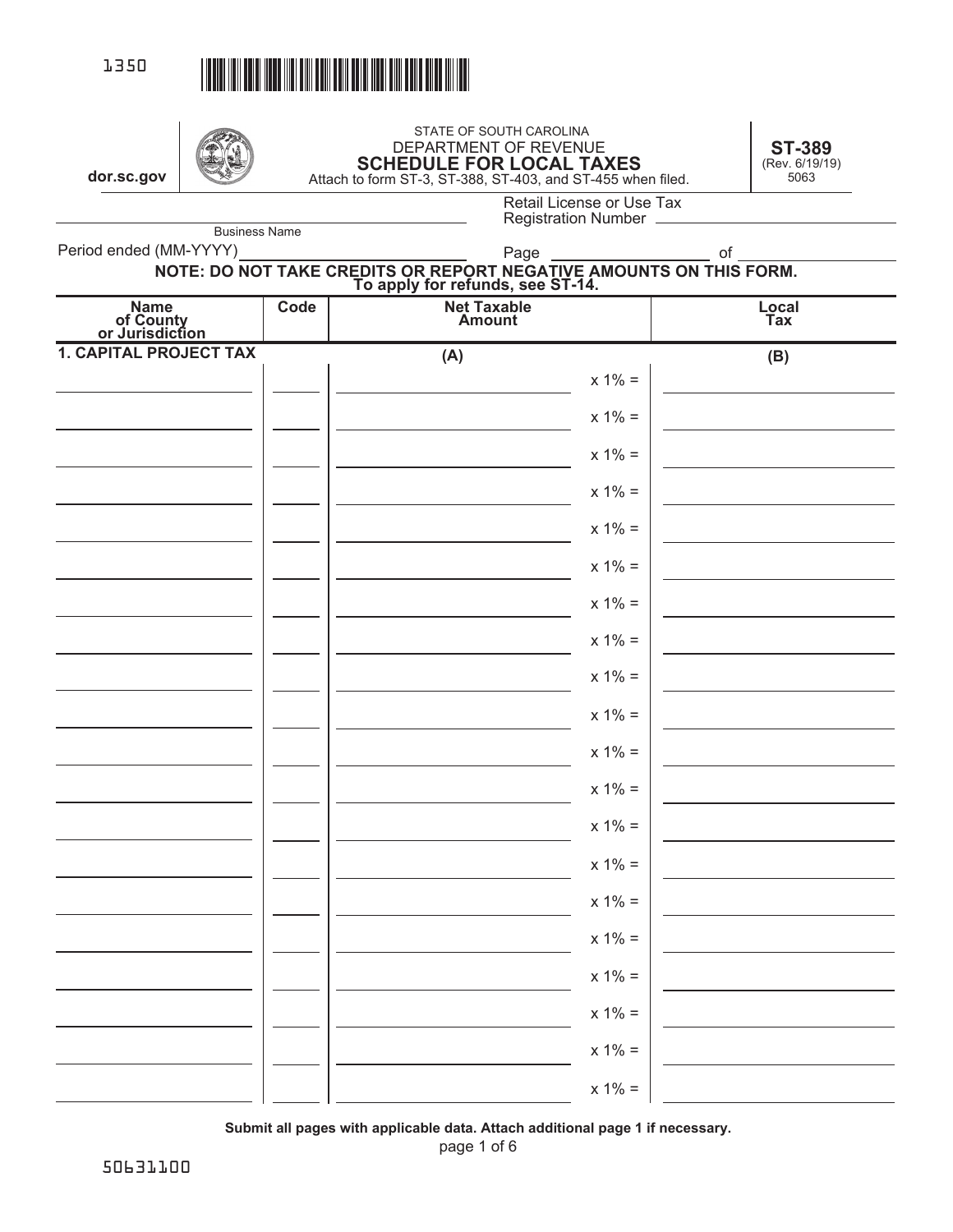

**NOTE: DO NOT TAKE CREDITS OR REPORT NEGATIVE AMOUNTS ON THIS FORM. To apply for refunds, see ST-14.**

 $x 1% =$  $x 1% =$  $x 1% =$  $x 1% =$  $x 1\% =$  $x 1\% =$  $x 1% =$  $x 1% =$  $x 1% =$  $x 1% =$  $x 1% =$  $x 1% =$  $x 1% =$  $x 1% =$  $x 1% =$  $x 1% =$  $x 1% =$  $x 1% =$ **(A) (B)**  $x 1% =$  $x 1% =$  $x 1% =$ **2. SCHOOL DISTRICT / EDUCATION CAPITAL IMPROVEMENT TAX Code Net Taxable Amount Local Tax Name of County or Jurisdiction** Business Name Retail License or Use Tax Registration Number Period ended (MM-YYYY) Page of

**Submit all pages with applicable data. Attach additional page 2 if necessary.**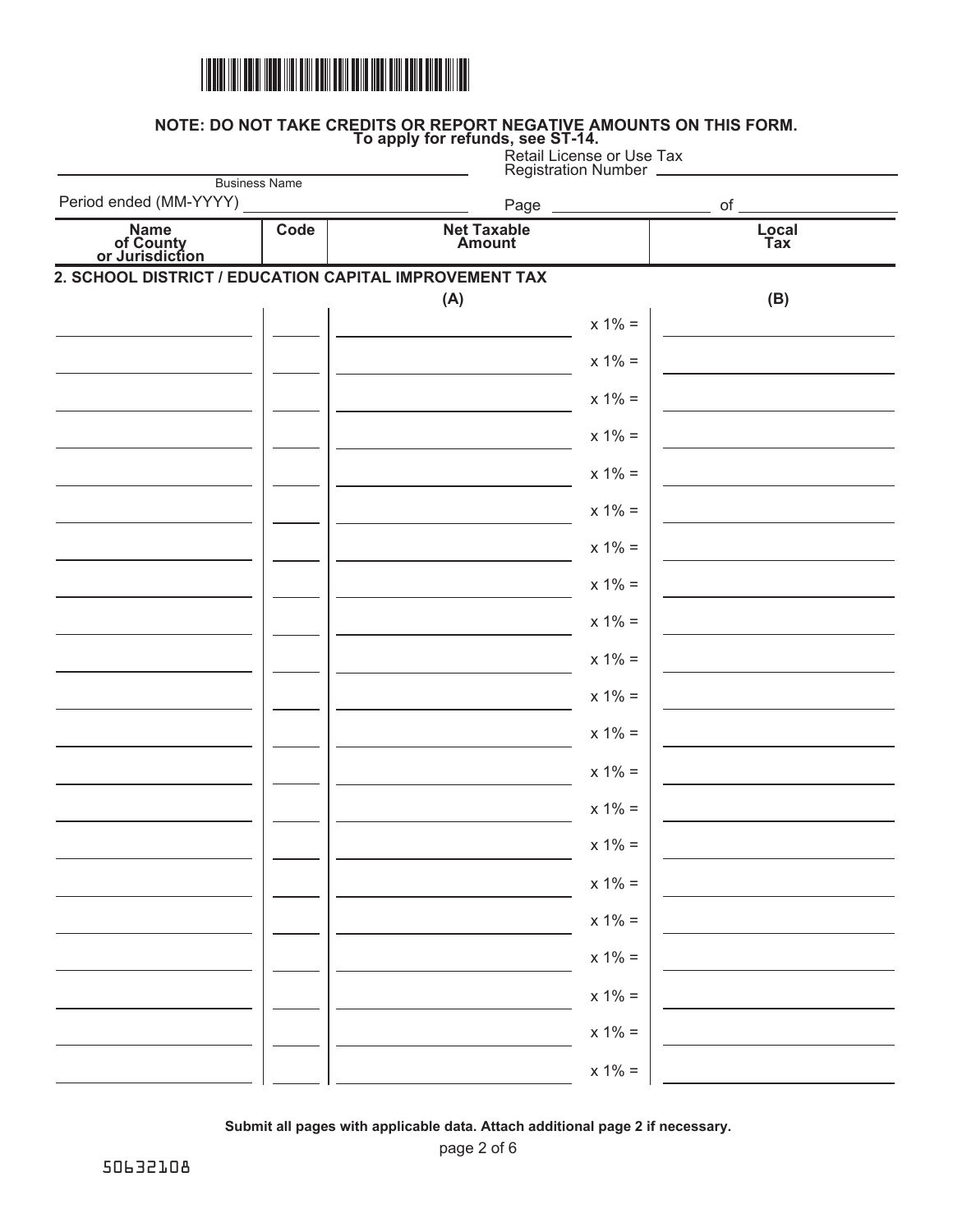

#### **NOTE: DO NOT TAKE CREDITS OR REPORT NEGATIVE AMOUNTS ON THIS FORM. To apply for refunds, see ST-14.**

|                              | <b>Registration Number</b>                                          | Retail License or Use Tax                                                                               |
|------------------------------|---------------------------------------------------------------------|---------------------------------------------------------------------------------------------------------|
|                              | Page                                                                | of                                                                                                      |
| Code                         | <b>Net Taxable</b><br><b>Amount</b>                                 | Local<br>Tax                                                                                            |
| <b>3. TRANSPORTATION TAX</b> |                                                                     |                                                                                                         |
|                              |                                                                     | (B)                                                                                                     |
|                              |                                                                     |                                                                                                         |
|                              |                                                                     |                                                                                                         |
|                              | $x 1\% =$                                                           |                                                                                                         |
|                              | $x 1\% =$                                                           |                                                                                                         |
|                              | $x 1\% =$                                                           |                                                                                                         |
|                              | $x 1\% =$                                                           |                                                                                                         |
|                              | $x 1\% =$                                                           |                                                                                                         |
|                              | $x 1\% =$                                                           |                                                                                                         |
|                              | $x 1\% =$                                                           |                                                                                                         |
|                              | $x 1\% =$                                                           |                                                                                                         |
|                              | $x 1\% =$                                                           |                                                                                                         |
|                              | $x 1\% =$                                                           |                                                                                                         |
|                              | $x 1\% =$                                                           |                                                                                                         |
|                              | $x 1\% =$                                                           |                                                                                                         |
|                              | $x 1% =$                                                            |                                                                                                         |
|                              | $x 1% =$                                                            |                                                                                                         |
|                              | $x 1% =$                                                            |                                                                                                         |
|                              | $x 1% =$                                                            |                                                                                                         |
| <b>4. CATAWBA TRIBAL TAX</b> | (A)                                                                 | (B)                                                                                                     |
| 1029                         | $\overline{\phantom{a}}$ . The contract of $\overline{\phantom{a}}$ | $x 8\% =$<br>$x 7\% =$                                                                                  |
|                              |                                                                     |                                                                                                         |
|                              | <b>Business Name</b>                                                | (A)<br>$x 1\% =$<br>$x 1\% =$<br>Only complete this section if you are making sales on the reservation. |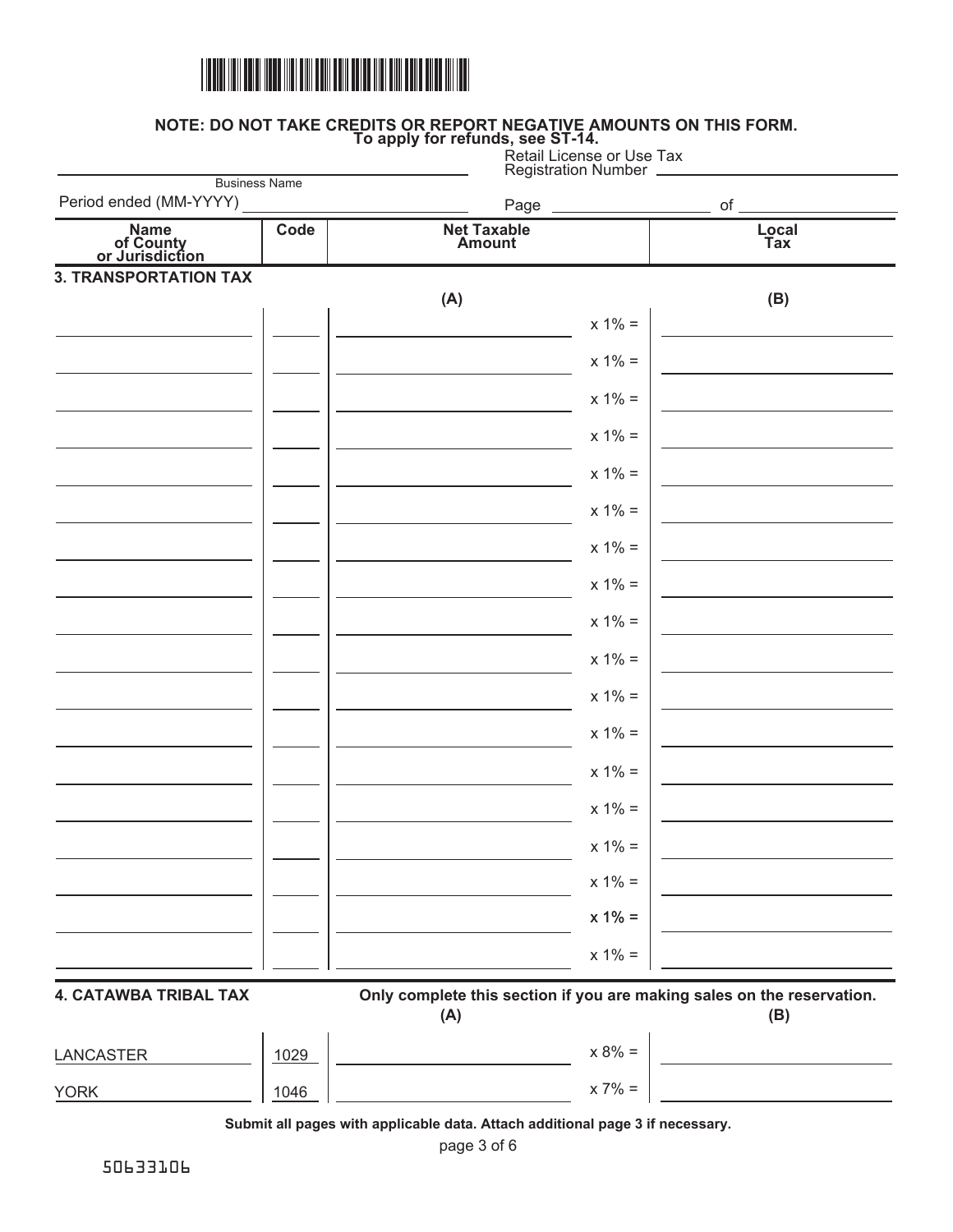

**NOTE: DO NOT TAKE CREDITS OR REPORT NEGATIVE AMOUNTS ON THIS FORM.** 

**To apply for refunds, see ST-14.** Retail License or Use Tax

|                                                                                                                                                                                                             |                      |                                     | <b>Registration Number</b>                                                                                           |              |
|-------------------------------------------------------------------------------------------------------------------------------------------------------------------------------------------------------------|----------------------|-------------------------------------|----------------------------------------------------------------------------------------------------------------------|--------------|
| Period ended (MM-YYYY)                                                                                                                                                                                      | <b>Business Name</b> | Page                                | <u> 1999 - Johann Barbara, politik eta politik eta politik eta politik eta politik eta politik eta politik eta p</u> | $of_$        |
| If your sales or purchases are delivered within a city or town, you must use the CITY or TOWN code to properly identify the<br>specific municipality, not the general county code. List one entry per line. |                      |                                     |                                                                                                                      |              |
| Name<br>of County<br>or Jurisdiction                                                                                                                                                                        | Code                 | <b>Net Taxable</b><br><b>Amount</b> |                                                                                                                      | Local<br>Tax |
| <b>5. LOCAL OPTION TAX</b>                                                                                                                                                                                  |                      | (A)                                 |                                                                                                                      | (B)          |
|                                                                                                                                                                                                             |                      |                                     | $x 1\% =$                                                                                                            |              |
|                                                                                                                                                                                                             |                      |                                     | $x 1\% =$                                                                                                            |              |
|                                                                                                                                                                                                             |                      |                                     | $x 1\% =$                                                                                                            |              |
|                                                                                                                                                                                                             |                      |                                     | $x 1\% =$                                                                                                            |              |
|                                                                                                                                                                                                             |                      |                                     | $x 1\% =$                                                                                                            |              |
|                                                                                                                                                                                                             |                      |                                     | $x 1\% =$                                                                                                            |              |
|                                                                                                                                                                                                             |                      |                                     | $x 1\% =$                                                                                                            |              |
|                                                                                                                                                                                                             |                      |                                     | $x 1\% =$                                                                                                            |              |
|                                                                                                                                                                                                             |                      |                                     | $x 1\% =$                                                                                                            |              |
|                                                                                                                                                                                                             |                      |                                     | $x 1\% =$                                                                                                            |              |
|                                                                                                                                                                                                             |                      |                                     | $x 1\% =$                                                                                                            |              |
|                                                                                                                                                                                                             |                      |                                     | $x 1\% =$                                                                                                            |              |
|                                                                                                                                                                                                             |                      |                                     | $x 1\% =$                                                                                                            |              |
|                                                                                                                                                                                                             |                      |                                     | $x 1\% =$                                                                                                            |              |
|                                                                                                                                                                                                             |                      |                                     | $x 1% =$                                                                                                             |              |
|                                                                                                                                                                                                             |                      |                                     | $x 1% =$                                                                                                             |              |
|                                                                                                                                                                                                             |                      |                                     | $x 1\% =$                                                                                                            |              |
|                                                                                                                                                                                                             |                      |                                     | $x 1\% =$                                                                                                            |              |
|                                                                                                                                                                                                             |                      |                                     | $x 1% =$                                                                                                             |              |

page 4 of 6 **Submit all pages with applicable data. Attach additional page 4 if necessary.**

 $x 1% =$ 

 $x 1% =$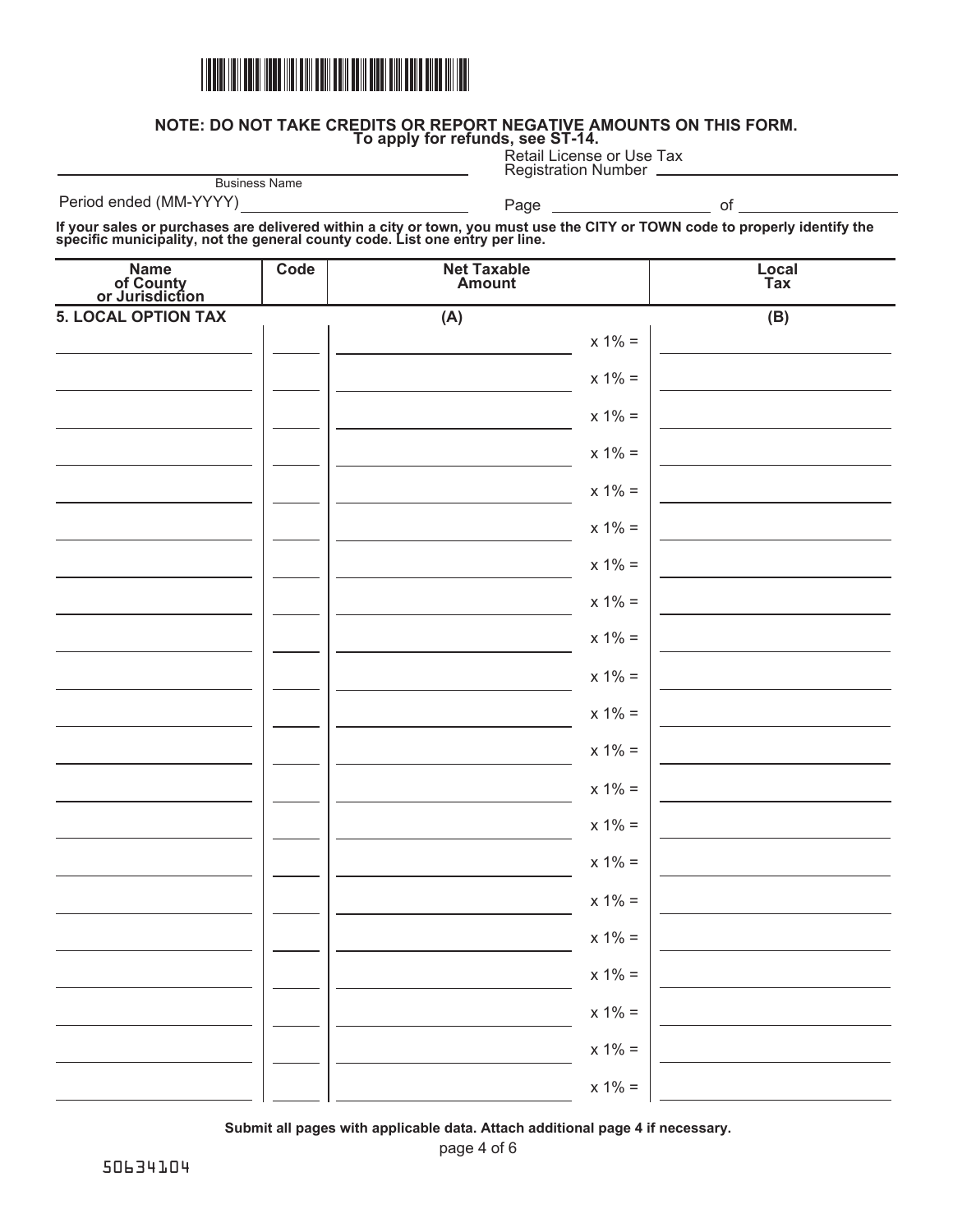

#### **NOTE: DO NOT TAKE CREDITS OR REPORT NEGATIVE AMOUNTS ON THIS FORM. To apply for refunds, see ST-14.**

|  | ) apply for refunds, see ST-14. |                           |  |  |
|--|---------------------------------|---------------------------|--|--|
|  |                                 | Retail License or Use Tax |  |  |

|                                      |                      |                              | <b>Registration Number</b> |              |
|--------------------------------------|----------------------|------------------------------|----------------------------|--------------|
| Period ended (MM-YYYY)               | <b>Business Name</b> |                              | Page ______________        | $\circ f$    |
| Name<br>of County<br>or Jurisdiction | Code                 | <b>Net Taxable</b><br>Amount |                            | Local<br>Tax |
| <b>6. TOURISM DEVELOPMENT TAX</b>    |                      | (A)                          |                            | (B)          |
|                                      |                      |                              | $x 1\% =$                  |              |
|                                      |                      |                              | $x 1\% =$                  |              |
|                                      |                      |                              | $x 1\% =$                  |              |
|                                      |                      |                              | $x 1\% =$                  |              |
|                                      |                      |                              | $x 1\% =$                  |              |
|                                      |                      |                              | $x 1\% =$                  |              |
|                                      |                      |                              | $x 1\% =$                  |              |
|                                      |                      |                              | $x 1\% =$                  |              |
|                                      |                      |                              | $x 1\% =$                  |              |
|                                      |                      |                              | $x 1\% =$                  |              |
|                                      |                      |                              | $x 1% =$                   |              |
|                                      |                      |                              | $x 1\% =$                  |              |
|                                      |                      |                              | $x 1\% =$                  |              |
|                                      |                      |                              | $x 1\% =$                  |              |

# **SUMMARY: Complete all pages of the ST-389 first, then enter totals here.**

1. Enter total of Column A from pages 1-5 . . . 1  $\blacktriangleright$ 

2 2. Enter total of Column B from pages 1-5 .............................................

**NOTE:** Other counties may adopt local taxes at a later date.

**Submit all pages with applicable data.**